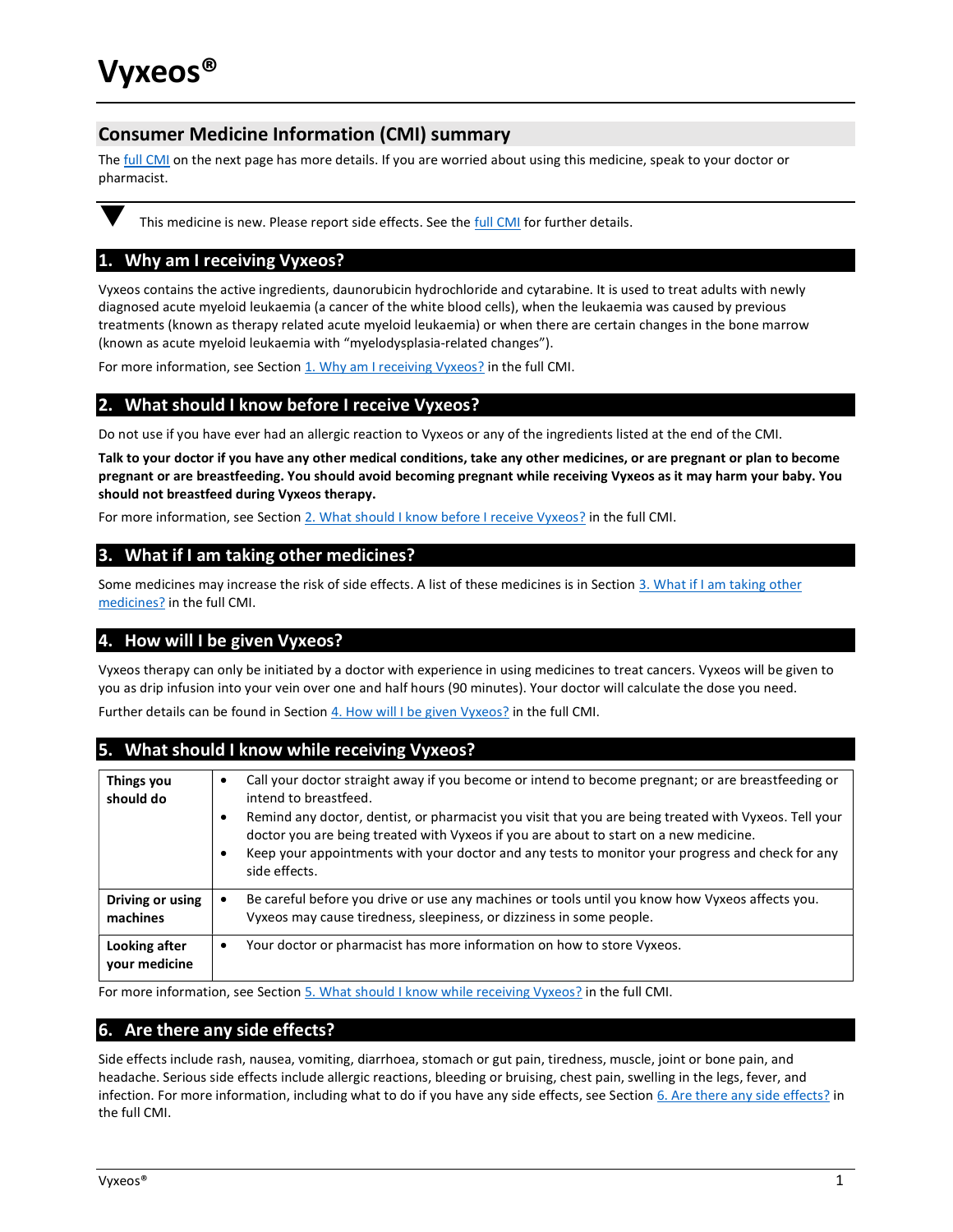

 This medicine is subject to additional monitoring. This will allow quick identification of new safety information. You can help by reporting any side effects you may get. You can report side effects to your doctor, or directly at www.tga.gov.au/reporting-problems.

# Vyxeos®

Active ingredients: daunorubicin hydrochloride / cytarabine

# Consumer Medicine Information (CMI)

This leaflet provides important information about Vyxeos. You should also speak to your doctor or pharmacist if you would like further information or if you have any concerns or questions about Vyxeos.

Where to find information in this leaflet:

- 1. Why am I receiving Vyxeos?
- 2. What should I know before I receive Vyxeos?
- 3. What if I am taking other medicines?
- 4. How will I be given Vyxeos?
- 5. What should I know while receiving Vyxeos?
- 6. Are there any side effects?
- 7. Product details

# 1. Why am I receiving Vyxeos?

Vyxeos contains the active ingredients daunorubicin hydrochloride and cytarabine. Vyxeos is a combination of antineoplastic medicines, which are used to kill cancer cells by stopping them from growing and dividing.

Vyxeos is used to treat adults with newly diagnosed acute myeloid leukaemia (a cancer of the white blood cells), when the leukaemia was caused by previous treatments (known as therapy related acute myeloid leukaemia) or when there are certain changes in the bone marrow (known as acute myeloid leukaemia with "myelodysplasia-related changes").

# 2. What should I know before I receive Vyxeos?

## Warnings

## Do not receive Vyxeos if:

- you are allergic to daunorubicin or cytarabine, or any of the ingredients listed at the end of this leaflet.
- Always check the ingredients to make sure you can use this medicine.

## Check with your doctor if you:

- have or ever have had any other medical conditions including the following:
	- o problems with your heart including heart disease and heart attack.
	- o problems with your liver or kidneys
	- o problems with how you use copper or remove it from the body, such as Wilson's disease.
- have taken doxorubicin, idarubicin, mitozantrone, epirubicin or any other anthracycline cancer medicines.
- take any medicines for any other conditions.

During treatment, you may be at risk of developing certain side effects. It is important you understand these risks and how to monitor for them. See additional information under Section 6. Are there any side effects?

## Pregnancy and breastfeeding

Check with your doctor if you are pregnant or intend to become pregnant. You should avoid becoming pregnant while receiving Vyxeos as it may harm your baby. You must use an effective method of contraception during treatment and for 6 months after the last dose of Vyxeos.

Talk to your doctor if you are breastfeeding or intend to breastfeed. You should not breastfeed during Vyxeos therapy.

## Males

Men and their sexual partners who can bear children, should use effective contraception during treatment and for 6 months after the last dose of Vyxeos.

# 3. What if I am taking other medicines?

Tell your doctor or pharmacist if you are taking any other medicines, including any medicines, vitamins or supplements that you buy without a prescription from your pharmacy, supermarket or health food shop.

## Medicines that may increase the risk of side effects include:

- medicines that could affect your heart, such as doxorubicin, idarubicin, mitozantrone, epirubicin or any other anthracycline cancer medicines.
- medicines that could affect your liver.

Check with your doctor or pharmacist if you are not sure about what medicines, vitamins or supplements you are taking and if these affect Vyxeos.

# 4. How will I be given Vyxeos?

Vyxeos therapy can only be initiated by a doctor with experience in using medicines to treat cancers.

Vyxeos will be given to you as drip infusion into your vein over one and half hours (90 minutes).

Your doctor may ask you to take medicines for nausea, vomiting, or other possible side effects of treatment before or during treatment with Vyxeos.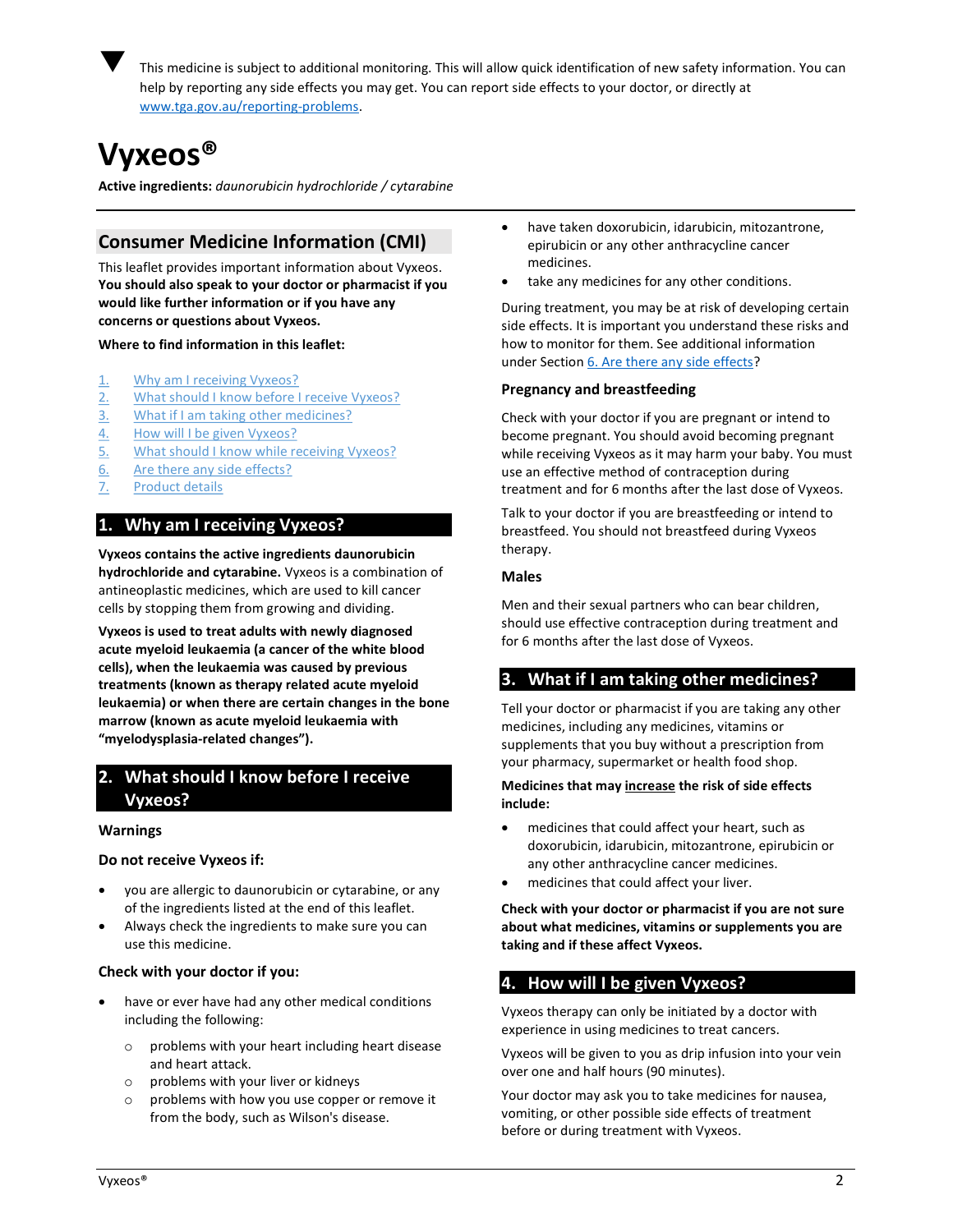## How much to receive?

Your doctor will calculate the dose you need. The dose will depend upon factors such as, your height, weight, or age.

Your doctor may adjust your dose or discontinue treatment if you experience any side effects.

## When to take Vyxeos

Vyxeos will be given to you according to a treatment schedule. There may be some weeks apart between treatments. To begin with you will be given a drip infusion every second day for 5 days. Your doctor will then assess your progress and any side effects and decide if you need any further treatment.

## If you forget to receive Vyxeos

Let your doctor know as soon as possible if you miss a dose of Vyxeos.

## If you receive too much Vyxeos

If you think that you have received too much Vyxeos, you may need urgent medical attention.

## You should immediately:

- phone the Poisons Information Centre (by calling 13 11 26), or
- contact your doctor, or
- go to the Emergency Department at your nearest hospital.

## You should do this even if there are no signs of discomfort or poisoning.

# 5. What should I know while receiving Vyxeos?

## Things you should do

- Keep your appointments with your doctor and any tests to monitor your progress and check for any side effects.
- If you are about to be started on a new medicine, tell your doctor you are being treated with Vyxeos.

## Call your doctor straight away if you:

- become or intend to become pregnant.
- are breastfeeding or intend to breastfeed.

Remind any doctor, dentist, or pharmacist you visit that you are being treated with Vyxeos.

## Driving or using machines

## Be careful before you drive or use any machines or tools until you know how Vyxeos affects you.

Vyxeos may cause tiredness, sleepiness, or dizziness in some people.

## Looking after your medicine

 It is unlikely that you will be asked to store Vyxeos yourself. It will usually be stored in the pharmacy or on the ward.

- Keep the vial in the outer carton to protect the contents from light.
- Store the vial in a refrigerator between 2°C and 8°C in an upright position.

## When to discard your medicine

Your doctor or pharmacist will know when to discard your medicine. The reconstituted solution can be stored in a refrigerator between 2°C and 8°C for up to 4 hours while upright.

The infusion solution can be stored in a refrigerator between 2°C and 8°C for up to 4 hours. However, the total storage time for the reconstituted solution and infusion solution should not be more than 4 hours.

## Getting rid of any unwanted medicine

Your doctor, nurse of pharmacist will dispose of any leftover medicine.

# 6. Are there any side effects?

All medicines can have side effects. If you do experience any side effects, most of them are minor and temporary. However, some side effects may need medical attention.

See the information below and, if you need to, ask your doctor or pharmacist if you have any further questions about side effects.

## Less serious side effects

| Less serious side effects         |                                                                                                             | What to do                                                                                   |  |  |
|-----------------------------------|-------------------------------------------------------------------------------------------------------------|----------------------------------------------------------------------------------------------|--|--|
| Stomach or gut-related:           |                                                                                                             | Speak to your                                                                                |  |  |
|                                   | Nausea or vomiting<br>Diarrhoea or constipation<br>Gut or stomach pain<br>Indigestion<br>Decreased appetite | doctor if you<br>have any of<br>these less<br>serious side<br>effects and<br>they worry you. |  |  |
| Skin-related:                     |                                                                                                             |                                                                                              |  |  |
|                                   | Rash<br>Numbness in the hands and feet<br><b>Itching</b><br><b>Excessive sweating</b>                       |                                                                                              |  |  |
| Nervous or mental health-related: |                                                                                                             |                                                                                              |  |  |
|                                   | Headache<br>Problems sleeping<br>Anxiety<br>Confusion                                                       |                                                                                              |  |  |
| Muscle or bone-related:           |                                                                                                             |                                                                                              |  |  |
|                                   | Pain or aches in the muscle,<br>joints or bone                                                              |                                                                                              |  |  |
| Other:                            |                                                                                                             |                                                                                              |  |  |
|                                   | Problems with eyesight<br>Cough<br>Tiredness or lack of energy<br>Hair loss                                 |                                                                                              |  |  |

High or low blood pressure